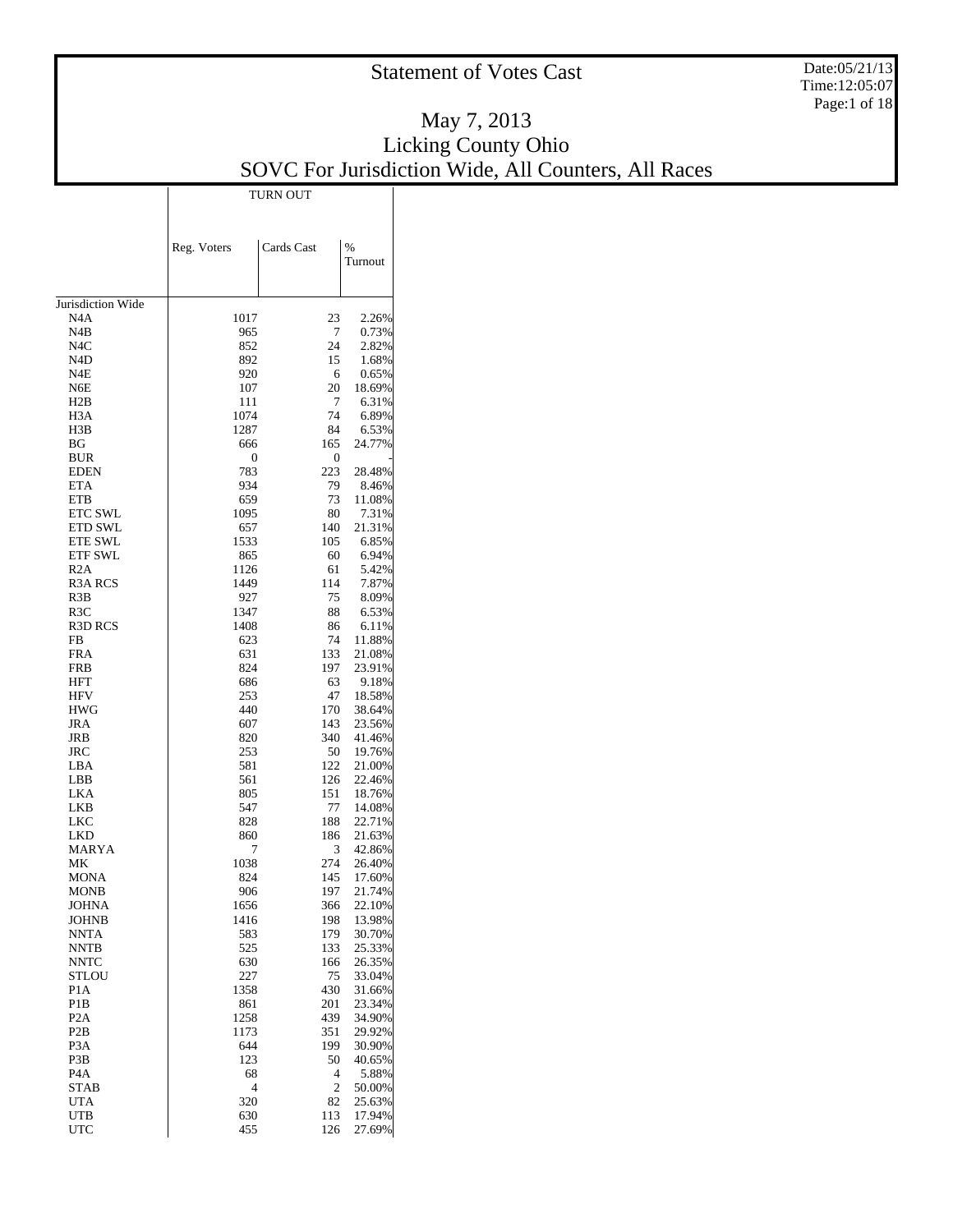Date:05/21/13 Time:12:05:07 Page:2 of 18

### May 7, 2013 Licking County Ohio SOVC For Jurisdiction Wide, All Counters, All Races

|              |             | <b>TURN OUT</b> |              |  |  |  |  |  |  |
|--------------|-------------|-----------------|--------------|--|--|--|--|--|--|
|              | Reg. Voters | Cards Cast      | %<br>Turnout |  |  |  |  |  |  |
| BL A         | 845         | 48              | 5.68%        |  |  |  |  |  |  |
| BL B         | 820         | 86              | 10.49%       |  |  |  |  |  |  |
| <b>HEB A</b> | 856         | 134             | 15.65%       |  |  |  |  |  |  |
| <b>HEB B</b> | 673         | 123             | 18.28%       |  |  |  |  |  |  |
| WASH         | 660         | 250             | 37.88%       |  |  |  |  |  |  |
| UTICA        | 1243        | 331             | 26.63%       |  |  |  |  |  |  |
| Total        | 49796       | 8381            | 16.83%       |  |  |  |  |  |  |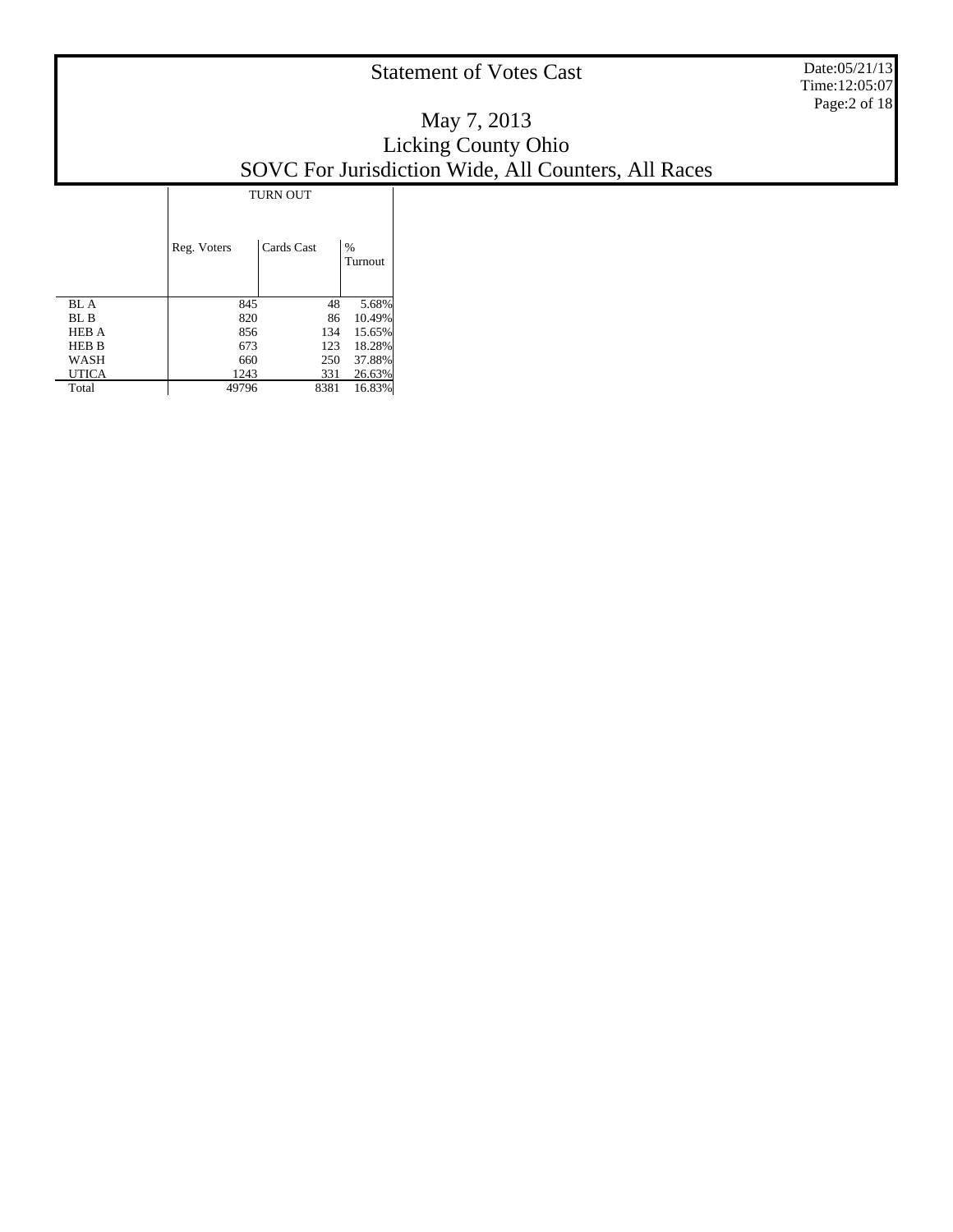Date:05/21/13 Time:12:05:07 Page:3 of 18

|                   |             | Heath 3rd Ward Council  |                    |                   |        |               |        |              |        |  |
|-------------------|-------------|-------------------------|--------------------|-------------------|--------|---------------|--------|--------------|--------|--|
|                   | Reg. Voters | <b>Times</b><br>Counted | <b>Total Votes</b> | Stephen Carpenter |        | James Favuzzi |        | Doug Heffley |        |  |
| Jurisdiction Wide |             |                         |                    |                   |        |               |        |              |        |  |
| H <sub>3</sub> A  | 1074        | 74                      | 74                 | 14                | 18.92% | 16            | 21.62% | 44           | 59.46% |  |
| H3B               | 1287        | 84                      | 78                 | 21                | 26.92% |               | 2.56%  | 55           | 70.51% |  |
| Total             | 2361        | 158                     | 152                | 35                | 23.03% | 18            | 11.84% | 99           | 65.13% |  |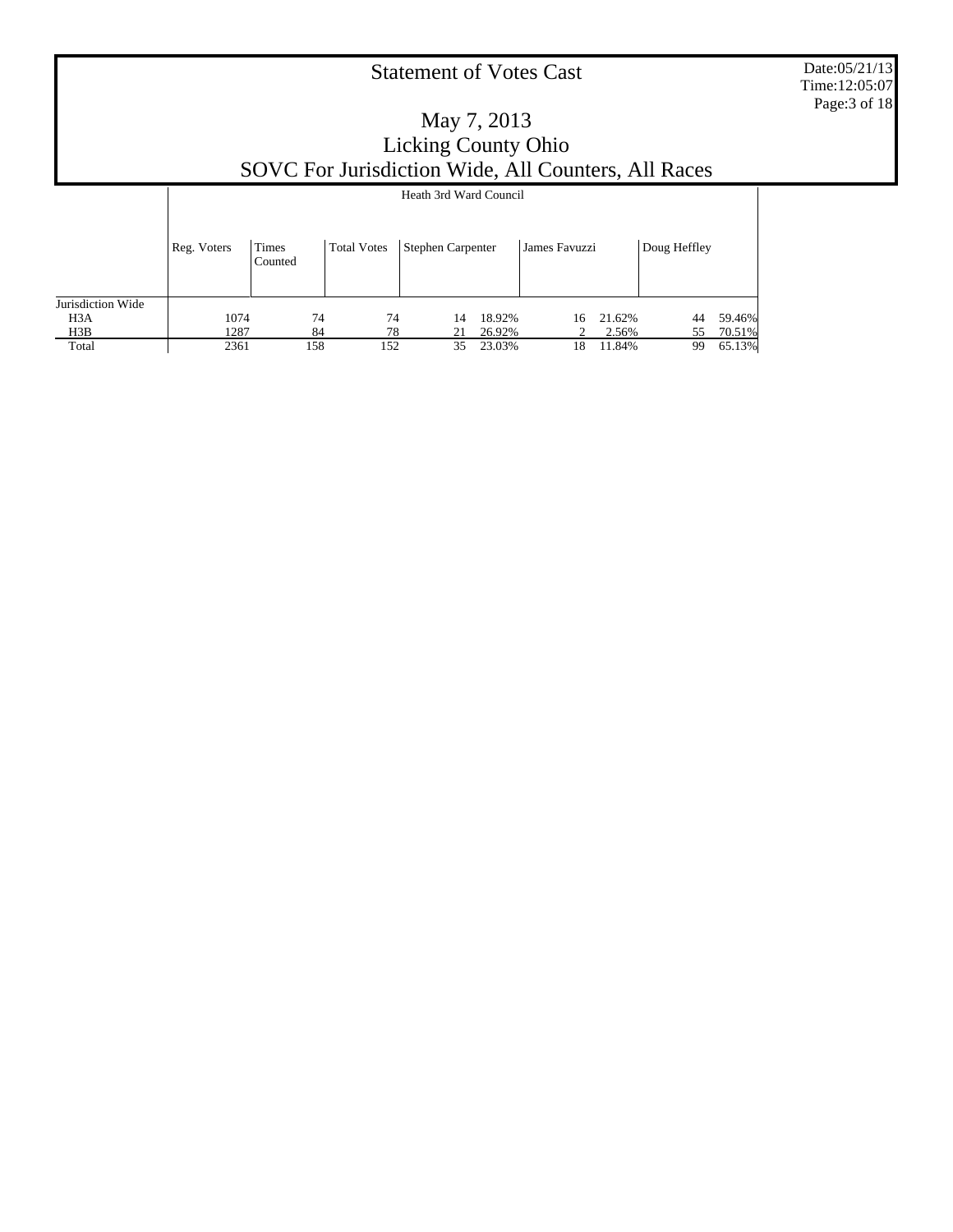Date:05/21/13 Time:12:05:07 Page:4 of 18

### May 7, 2013 Licking County Ohio SOVC For Jurisdiction Wide, All Counters, All Races

|                   | Reg. Voters | <b>Times</b><br>Counted |    | Total Votes   Rhonda Loomis |            |
|-------------------|-------------|-------------------------|----|-----------------------------|------------|
| Jurisdiction Wide |             |                         |    |                             |            |
| N4A               | 1017        | 23                      | 12 |                             | 12 100.00% |
| N4B               | 965         |                         | 5  |                             | 5 100,00%  |
| N <sub>4</sub> C  | 852         | 24                      | 19 | 19                          | 100.00%    |
| N <sub>4</sub> D  | 892         | 15                      | 11 | 11                          | 100.00%    |
| N4E               | 920         |                         |    |                             | 5 100.00%  |
| Total             | 4646        | 75                      | 52 | 52.                         | 100.00%    |

Newark Council 4th Ward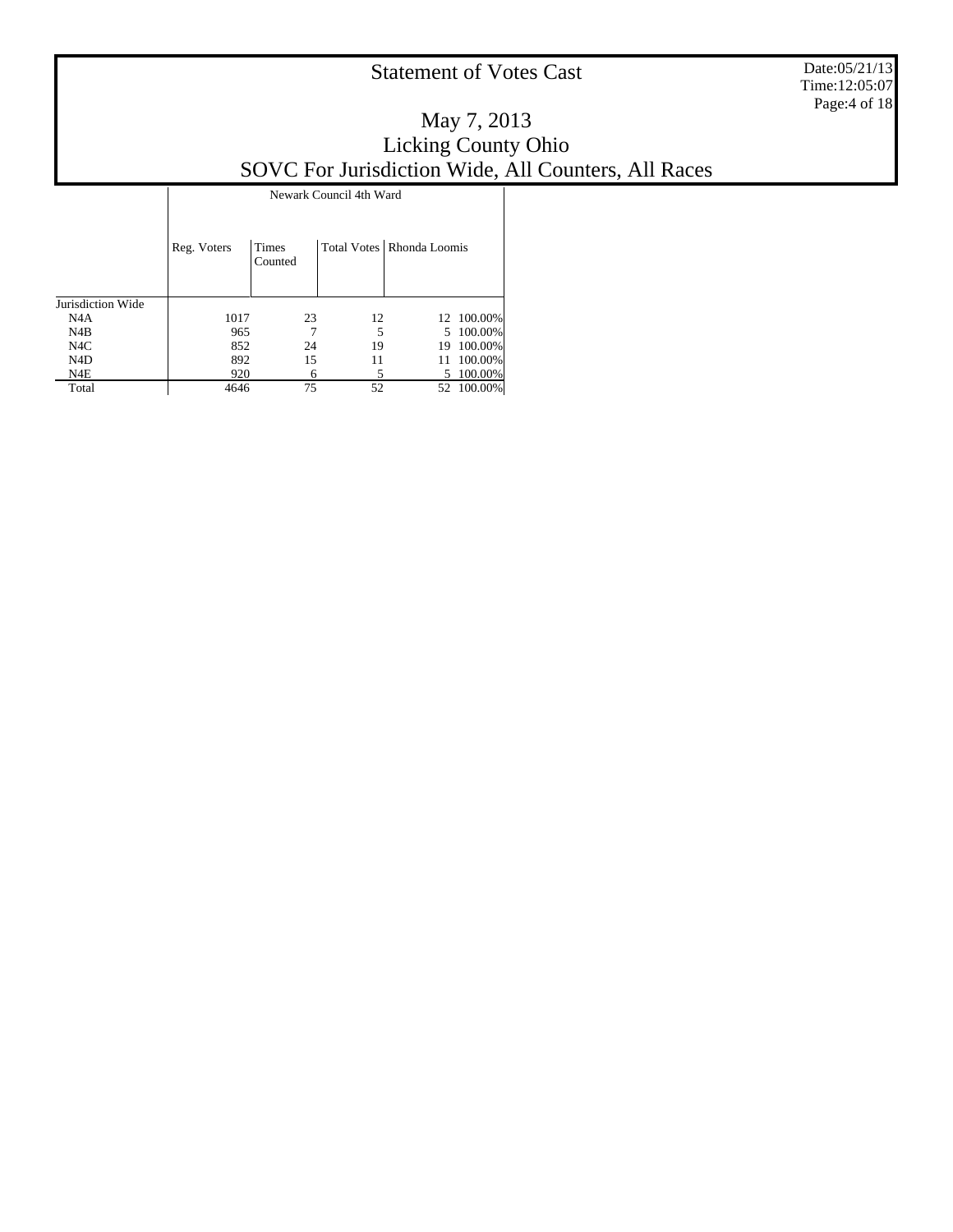Date:05/21/13 Time:12:05:07 Page:5 of 18

Τ

|                                 |             | Rey Council at Large |                    |                 |        |     |        |            |        |  |  |
|---------------------------------|-------------|----------------------|--------------------|-----------------|--------|-----|--------|------------|--------|--|--|
|                                 |             | Monica DeBrock       |                    |                 |        |     |        |            |        |  |  |
|                                 | Reg. Voters | Times<br>Counted     | <b>Total Votes</b> | Barth R. Cotner |        |     |        | Chris Long |        |  |  |
|                                 |             |                      |                    |                 |        |     |        |            |        |  |  |
| Jurisdiction Wide               |             |                      |                    |                 |        |     |        |            |        |  |  |
| R2A                             | 1126        | 47                   | 104                | 22              | 21.15% | 23  | 22.12% | 11         | 10.58% |  |  |
| R <sub>3</sub> A RCS            | 1449        | 78                   | 197                | 45              | 22.84% | 30  | 15.23% | 39         | 19.80% |  |  |
| R3B                             | 927         | 65                   | 171                | 37              | 21.64% | 21  | 12.28% | 24         | 14.04% |  |  |
| R3C                             | 1347        | 76                   | 174                | 38              | 21.84% | 27  | 15.52% | 28         | 16.09% |  |  |
| R <sub>3</sub> D <sub>RCS</sub> | 1408        | 62                   | 149                | 24              | 16.11% | 18  | 12.08% | 24         | 16.11% |  |  |
| Total                           | 6257        | 328                  | 795                | 166             | 20.88% | 119 | 14.97% | 126        | 15.85% |  |  |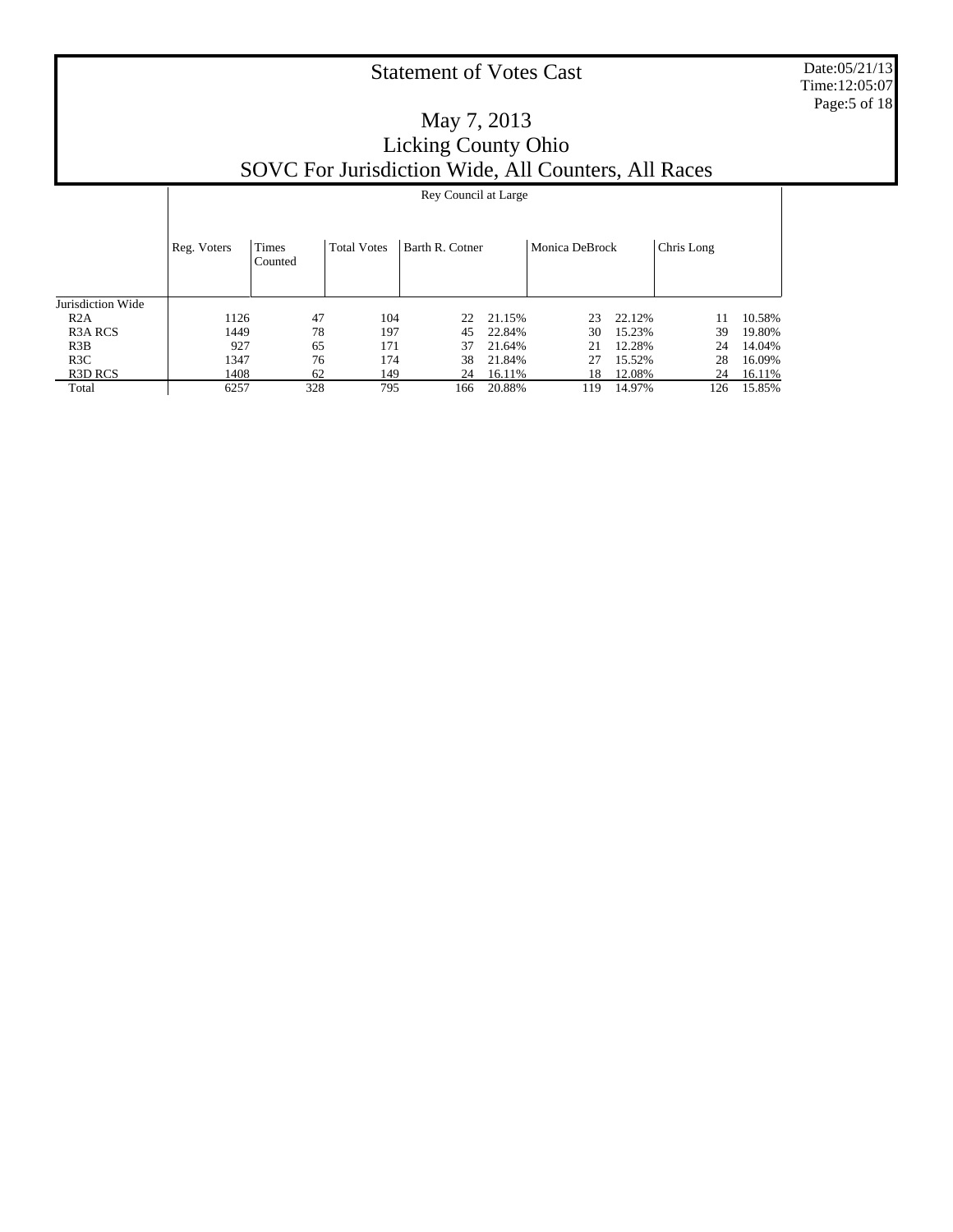Date:05/21/13 Time:12:05:07 Page:6 of 18

|                                 |             | Rey Council at Large |             |        |                   |        |  |  |  |  |  |
|---------------------------------|-------------|----------------------|-------------|--------|-------------------|--------|--|--|--|--|--|
|                                 | Will Schuck |                      | Dan Skinner |        | Marshall Spalding |        |  |  |  |  |  |
| Jurisdiction Wide               |             |                      |             |        |                   |        |  |  |  |  |  |
| R2A                             | 8           | 7.69%                | 20          | 19.23% | 20                | 19.23% |  |  |  |  |  |
| R <sub>3</sub> A RCS            | 20          | 10.15%               | 30          | 15.23% | 33                | 16.75% |  |  |  |  |  |
| R3B                             | 18          | 10.53%               | 38          | 22.22% | 33                | 19.30% |  |  |  |  |  |
| R3C                             | 26          | 14.94%               | 34          | 19.54% | 21                | 12.07% |  |  |  |  |  |
| R <sub>3</sub> D <sub>RCS</sub> | 18          | 12.08%               | 35          | 23.49% | 30                | 20.13% |  |  |  |  |  |
| Total                           | 90          | 11.32%               | 157         | 19.75% | 137               | 17.23% |  |  |  |  |  |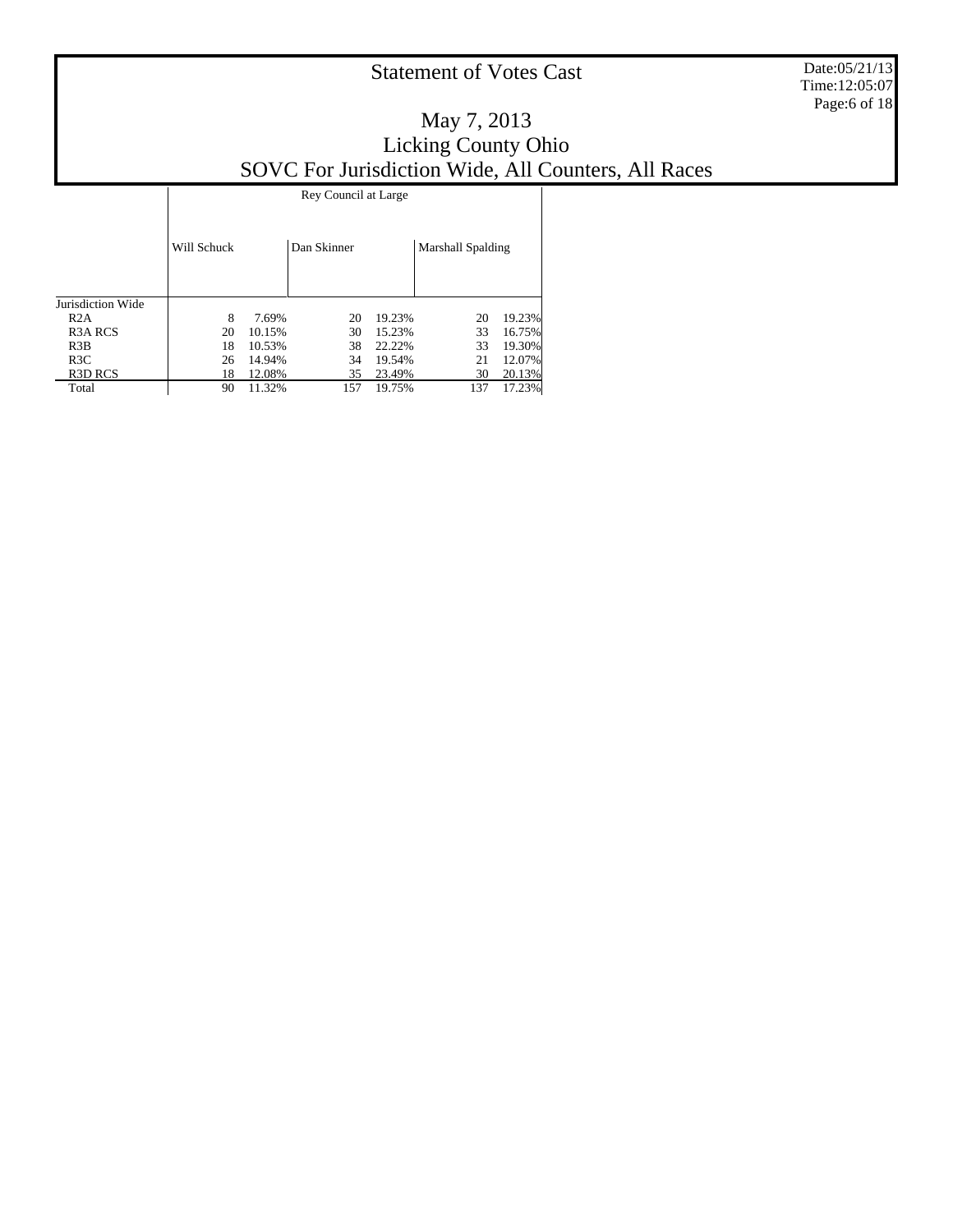Date:05/21/13 Time:12:05:07 Page:7 of 18

### May 7, 2013 Licking County Ohio SOVC For Jurisdiction Wide, All Counters, All Races

Τ

|                                   |             | Utica Vlg Current Exp   |                    |                                  |        |             |               |  |  |  |
|-----------------------------------|-------------|-------------------------|--------------------|----------------------------------|--------|-------------|---------------|--|--|--|
|                                   | Reg. Voters | <b>Times</b><br>Counted | <b>Total Votes</b> | FOR THE TAX LEVY AGAINST THE TAX |        | <b>LEVY</b> |               |  |  |  |
| Jurisdiction Wide<br><b>UTICA</b> | 1243        | 331                     | 325                | 149                              | 45.85% |             | 54.15%<br>176 |  |  |  |
| Total                             | 1243        | 331                     | 325                | 149                              | 45.85% |             | 54.15%<br>176 |  |  |  |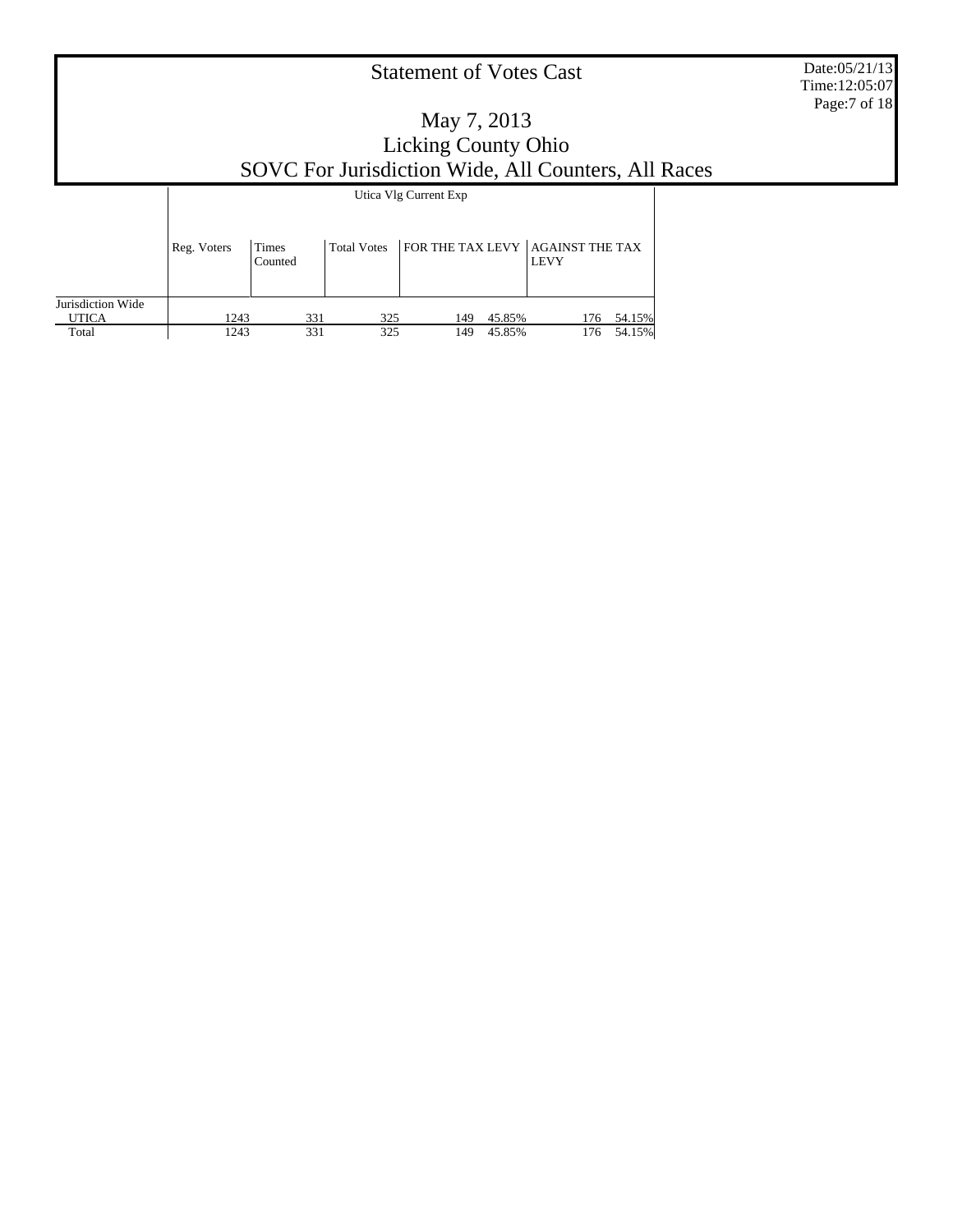Date:05/21/13 Time:12:05:07 Page:8 of 18

### May 7, 2013 Licking County Ohio SOVC For Jurisdiction Wide, All Counters, All Races

Τ

|                                  |             | Eden R B         |             |                                  |        |             |               |  |  |  |
|----------------------------------|-------------|------------------|-------------|----------------------------------|--------|-------------|---------------|--|--|--|
|                                  | Reg. Voters | Times<br>Counted | Total Votes | FOR THE TAX LEVY AGAINST THE TAX |        | <b>LEVY</b> |               |  |  |  |
| Jurisdiction Wide<br><b>EDEN</b> | 783         | 223              | 218         | 104                              | 47.71% |             | 52.29%<br>114 |  |  |  |
| Total                            | 783         | 223              | 218         | 104                              | 47.71% | 114         | 52.29%        |  |  |  |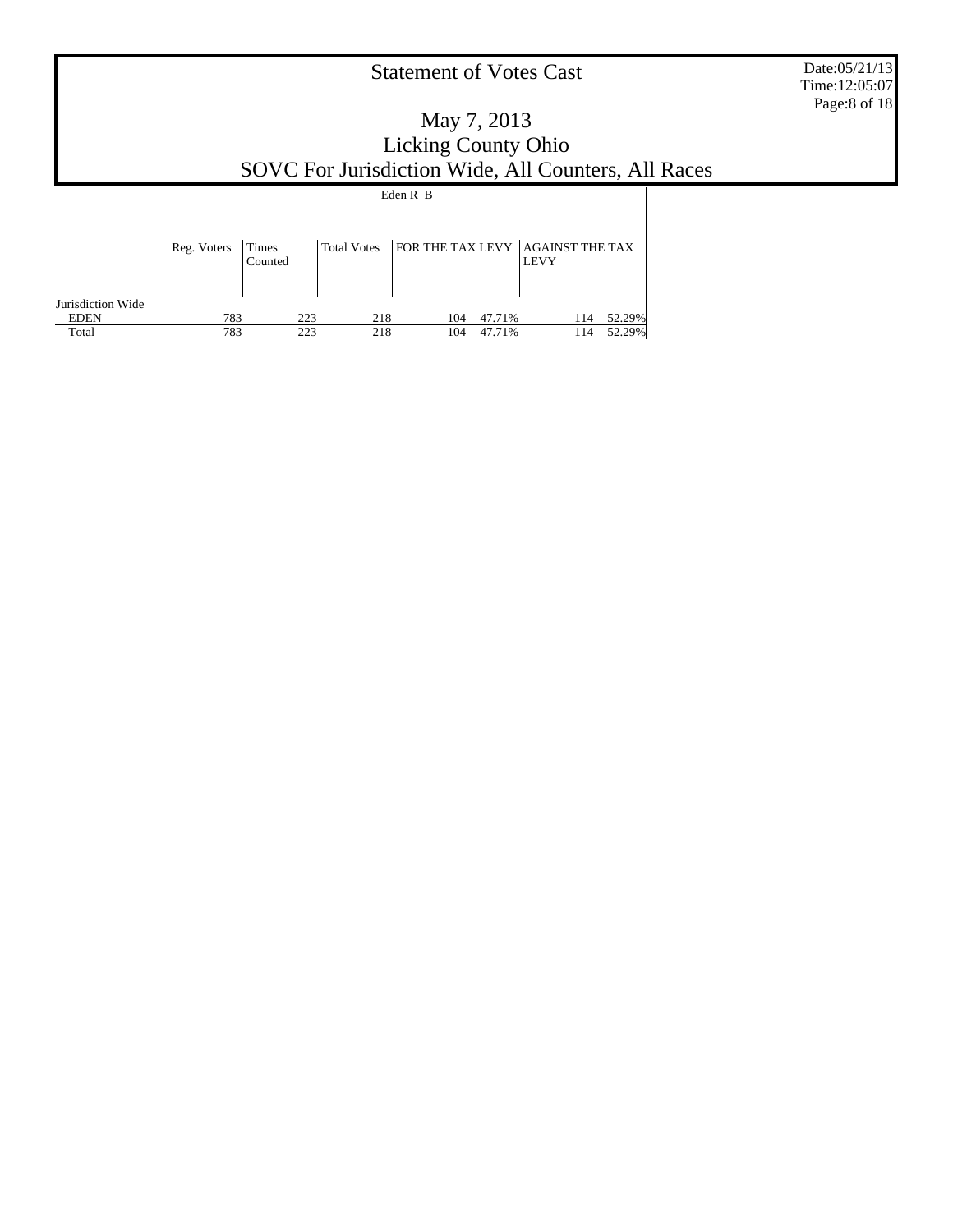Date:05/21/13 Time:12:05:07 Page:9 of 18

| $\sim$<br>a. |  |
|--------------|--|

|                      | Reg. Voters | <b>Times</b><br>Counted | <b>Total Votes</b> | FOR THE TAX LEVY |        | <b>AGAINST THE TAX</b><br><b>LEVY</b> |        |
|----------------------|-------------|-------------------------|--------------------|------------------|--------|---------------------------------------|--------|
| Jurisdiction Wide    |             |                         |                    |                  |        |                                       |        |
| <b>ETA</b>           | 934         | 79                      | 79                 | 34               | 43.04% | 45                                    | 56.96% |
| <b>ETB</b>           | 659         | 73                      | 73                 | 30               | 41.10% | 43                                    | 58.90% |
| <b>ETC SWL</b>       | 1095        | 80                      | 80                 | 29               | 36.25% | 51                                    | 63.75% |
| <b>ETD SWL</b>       | 657         | 140                     | 139                | 15               | 10.79% | 124                                   | 89.21% |
| <b>ETE SWL</b>       | 1533        | 105                     | 105                | 30               | 28.57% | 75                                    | 71.43% |
| <b>ETF SWL</b>       | 865         | 60                      | 60                 | 13               | 21.67% | 47                                    | 78.33% |
| R2A                  | 1126        | 61                      | 60                 | 21               | 35.00% | 39                                    | 65.00% |
| R <sub>3</sub> A RCS | 1449        | 114                     | 114                | 28               | 24.56% | 86                                    | 75.44% |
| R3B                  | 927         | 75                      | 74                 | 15               | 20.27% | 59                                    | 79.73% |
| R3C                  | 832         | 52                      | 52                 | 15               | 28.85% | 37                                    | 71.15% |
| <b>R3D RCS</b>       | 1408        | 86                      | 85                 | 31               | 36.47% | 54                                    | 63.53% |
| Total                | 11485       | 925                     | 921                | 261              | 28.34% | 660                                   | 71.66% |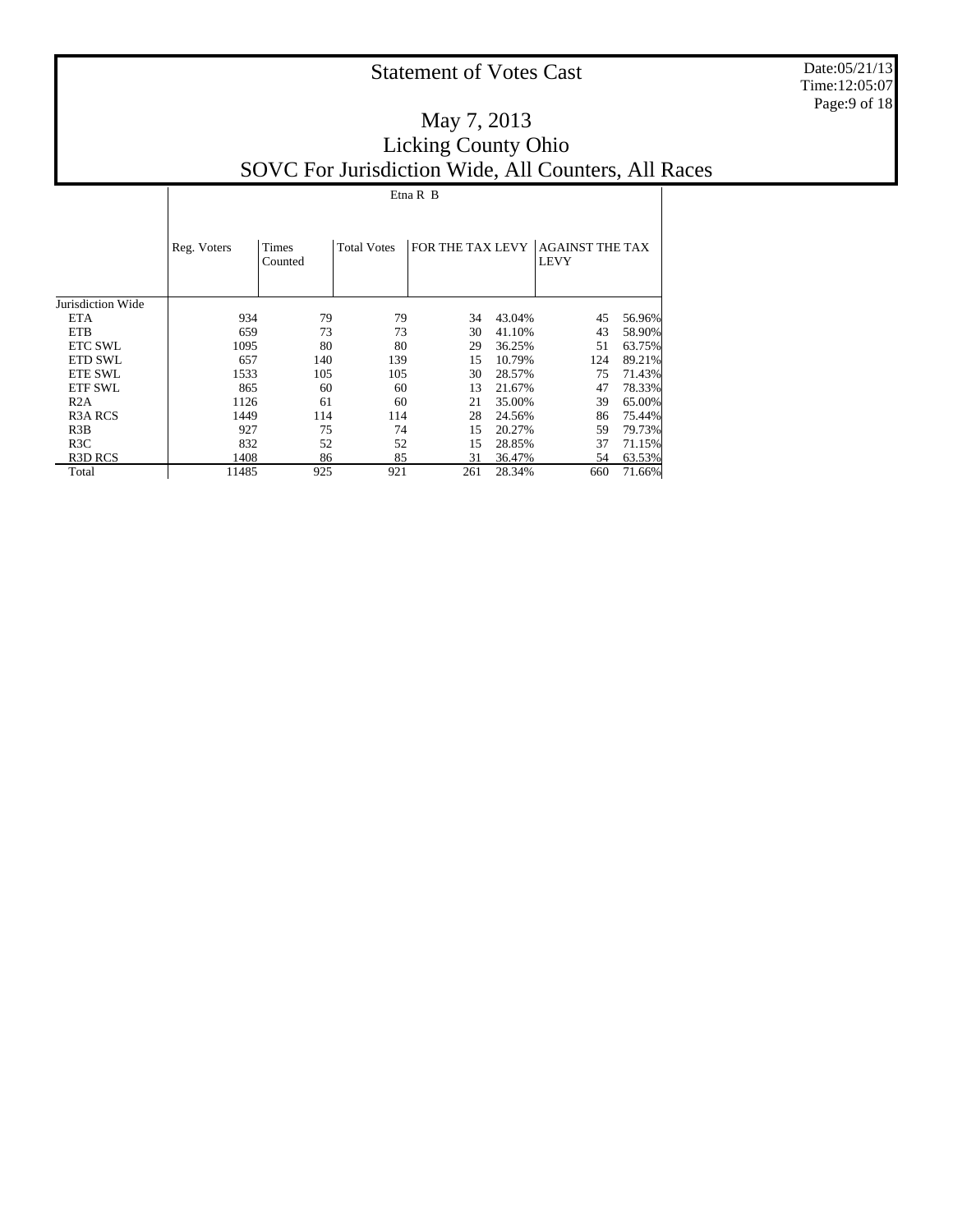Date:05/21/13 Time:12:05:07 Page:10 of 18

|                   | <b>Fallsbury Fire</b> |                  |    |                                          |        |                                       |        |  |
|-------------------|-----------------------|------------------|----|------------------------------------------|--------|---------------------------------------|--------|--|
|                   | Reg. Voters           | Times<br>Counted |    | Total Votes   FOR THE TAX<br><b>LEVY</b> |        | <b>AGAINST THE TAX</b><br><b>LEVY</b> |        |  |
| Jurisdiction Wide |                       |                  |    |                                          |        |                                       |        |  |
| FB                | 623                   | 74               | 73 | 63                                       | 86.30% | 10                                    | 13.70% |  |
| Total             | 623                   | 74               | 73 | 63                                       | 86.30% | 10                                    | 13.70% |  |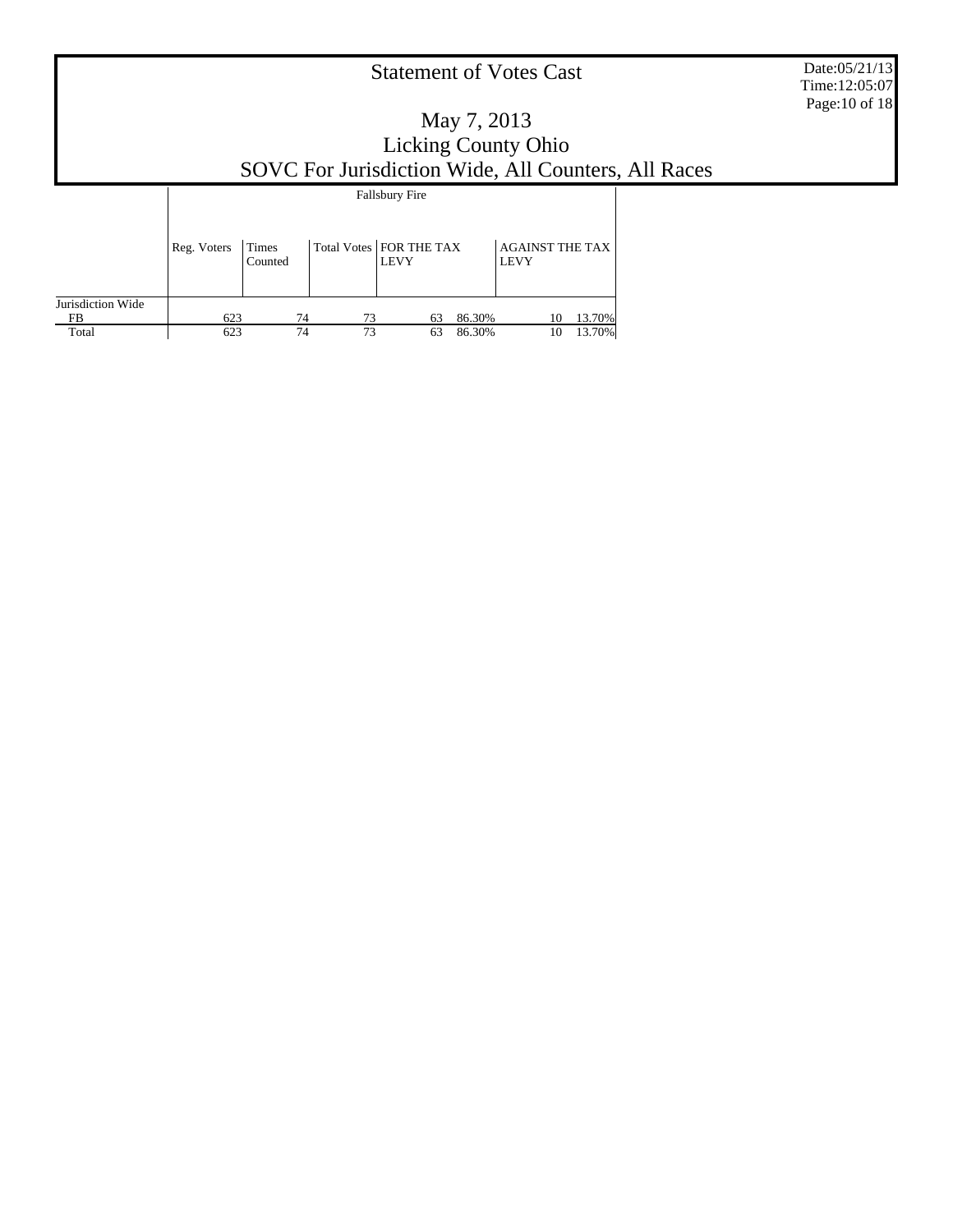Date:05/21/13 Time:12:05:07 Page:11 of 18

|                   | <b>Hartford Fire</b> |                  |                    |                            |        |                                       |        |  |  |
|-------------------|----------------------|------------------|--------------------|----------------------------|--------|---------------------------------------|--------|--|--|
|                   |                      |                  |                    |                            |        |                                       |        |  |  |
|                   | Reg. Voters          | Times<br>Counted | <b>Total Votes</b> | FOR THE TAX<br><b>LEVY</b> |        | <b>AGAINST THE TAX</b><br><b>LEVY</b> |        |  |  |
| Jurisdiction Wide |                      |                  |                    |                            |        |                                       |        |  |  |
| <b>HFT</b>        | 686                  | 63               | 62                 | 43                         | 69.35% | 19                                    | 30.65% |  |  |
| <b>HFV</b>        | 253                  | 47               | 47                 | 30                         | 63.83% | 17                                    | 36.17% |  |  |
| Total             | 939                  | 110              | 109                | 73                         | 66.97% | 36                                    | 33.03% |  |  |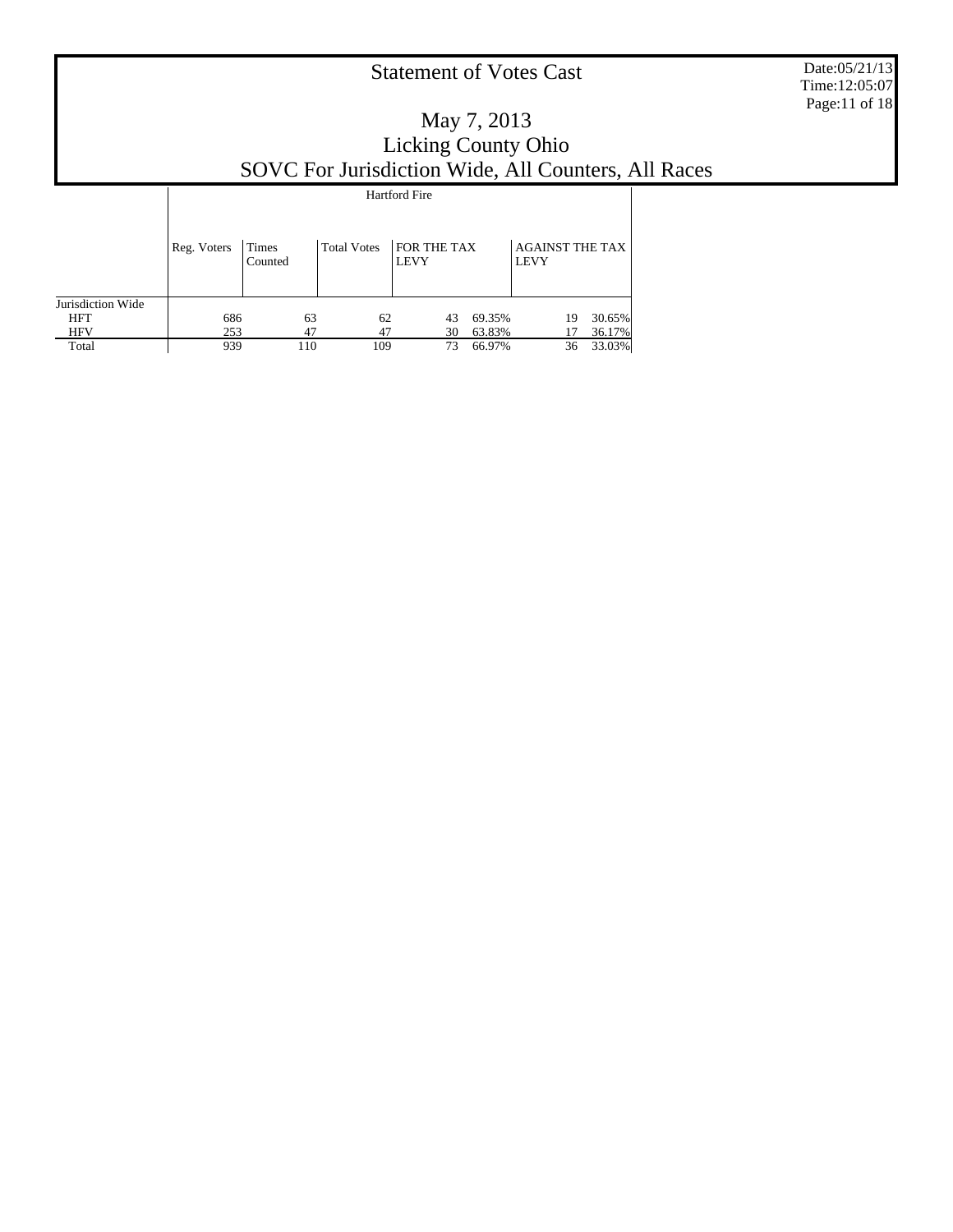Date:05/21/13 Time:12:05:07 Page:12 of 18

|                   | Washington Amb EMS |                         |                    |     |        |                                                 |        |  |  |
|-------------------|--------------------|-------------------------|--------------------|-----|--------|-------------------------------------------------|--------|--|--|
|                   | Reg. Voters        | <b>Times</b><br>Counted | <b>Total Votes</b> |     |        | FOR THE TAX LEVY AGAINST THE TAX<br><b>LEVY</b> |        |  |  |
| Jurisdiction Wide |                    |                         |                    |     |        |                                                 |        |  |  |
| WASH              | 660                | 250                     | 249                | 165 | 66.27% | 84                                              | 33.73% |  |  |
| <b>UTICA</b>      | 1243               | 331                     | 324                | 218 | 67.28% | 106                                             | 32.72% |  |  |
| Total             | 1903               | 581                     | 573                | 383 | 66.84% | 190                                             | 33.16% |  |  |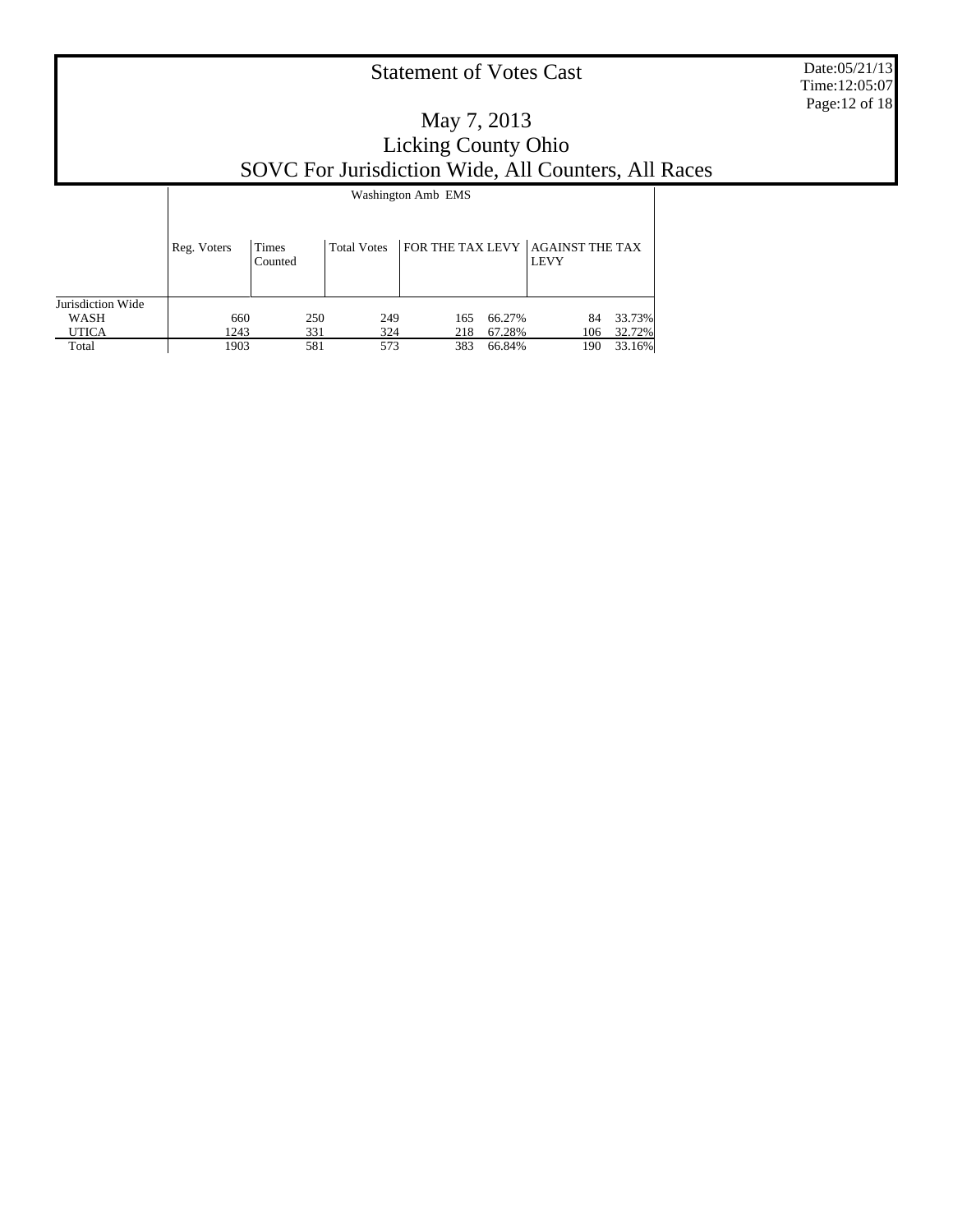Date:05/21/13 Time:12:05:07 Page:13 of 18

### May 7, 2013 Licking County Ohio SOVC For Jurisdiction Wide, All Counters, All Races

|                   |             | Johnstown SD Emer Require |                    |     |        |                                                 |        |  |  |  |  |
|-------------------|-------------|---------------------------|--------------------|-----|--------|-------------------------------------------------|--------|--|--|--|--|
|                   | Reg. Voters | <b>Times</b><br>Counted   | <b>Total Votes</b> |     |        | FOR THE TAX LEVY AGAINST THE TAX<br><b>LEVY</b> |        |  |  |  |  |
| Jurisdiction Wide |             |                           |                    |     |        |                                                 |        |  |  |  |  |
| <b>JRA</b>        | 548         | 120                       | 120                | 62  | 51.67% | 58                                              | 48.33% |  |  |  |  |
| <b>JRC</b>        | 236         | 40                        | 40                 | 19  | 47.50% | 21                                              | 52.50% |  |  |  |  |
| LBA               | 581         | 122                       | 122                | 89  | 72.95% | 33                                              | 27.05% |  |  |  |  |
| <b>LBB</b>        | 561         | 126                       | 126                | 78  | 61.90% | 48                                              | 38.10% |  |  |  |  |
| <b>MONA</b>       | 824         | 145                       | 145                | 80  | 55.17% | 65                                              | 44.83% |  |  |  |  |
| <b>MONB</b>       | 906         | 197                       | 197                | 131 | 66.50% | 66                                              | 33.50% |  |  |  |  |
| <b>JOHNA</b>      | 1656        | 366                       | 365                | 276 | 75.62% | 89                                              | 24.38% |  |  |  |  |
| <b>JOHNB</b>      | 1416        | 198                       | 197                | 123 | 62.44% | 74                                              | 37.56% |  |  |  |  |
| Total             | 6728        | 1314                      | 1312               | 858 | 65.40% | 454                                             | 34.60% |  |  |  |  |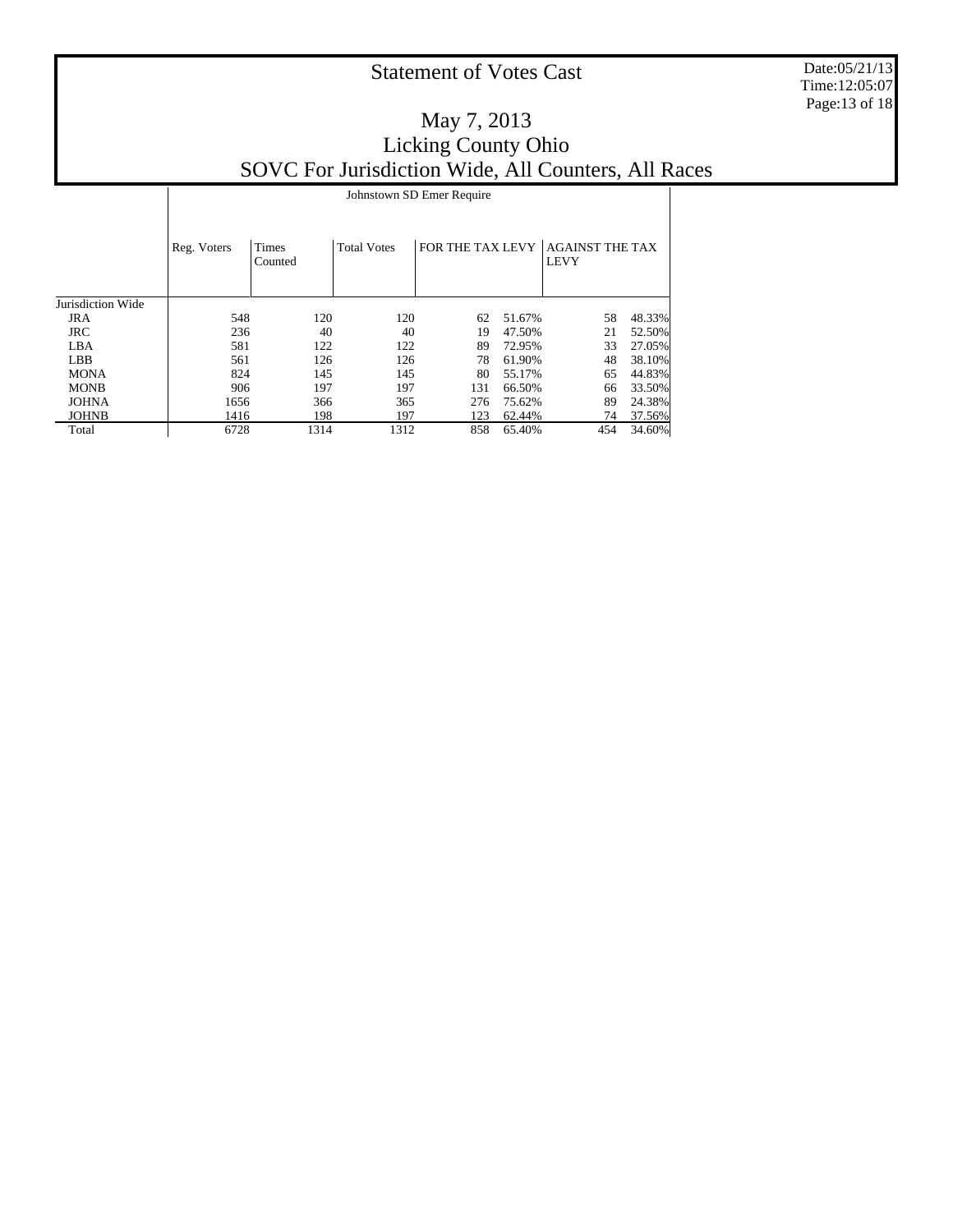Date:05/21/13 Time:12:05:07 Page:14 of 18

 $\overline{\phantom{a}}$ 

#### May 7, 2013 Licking County Ohio SOVC For Jurisdiction Wide, All Counters, All Races Lakewood Emer Require

|                   | Reg. Voters | Times<br>Counted | <b>Total Votes</b> | FOR THE TAX LEVY |        | <b>AGAINST THE TAX</b><br><b>LEVY</b> |        |
|-------------------|-------------|------------------|--------------------|------------------|--------|---------------------------------------|--------|
|                   |             |                  |                    |                  |        |                                       |        |
| Jurisdiction Wide |             |                  |                    |                  |        |                                       |        |
| H2B               | 111         | 7                | 7                  | 2                | 28.57% | 5.                                    | 71.43% |
| H3B               | 61          | 18               | 18                 |                  | 38.89% | 11                                    | 61.11% |
| BG                | 529         | 137              | 136                | 88               | 64.71% | 48                                    | 35.29% |
| <b>FRA</b>        | 631         | 133              | 132                | 56               | 42.42% | 76                                    | 57.58% |
| <b>FRB</b>        | 824         | 197              | 197                | 122              | 61.93% | 75                                    | 38.07% |
| LKA               | 805         | 151              | 151                | 102              | 67.55% | 49                                    | 32.45% |
| LKB               | 547         | 77               | 77                 | 39               | 50.65% | 38                                    | 49.35% |
| <b>LKC</b>        | 828         | 188              | 188                | 104              | 55.32% | 84                                    | 44.68% |
| <b>LKD</b>        | 860         | 186              | 185                | 111              | 60.00% | 74                                    | 40.00% |
| <b>UTA</b>        | 320         | 82               | 82                 | 46               | 56.10% | 36                                    | 43.90% |
| UTB               | 630         | 113              | 113                | 75               | 66.37% | 38                                    | 33.63% |
| UTC               | 455         | 126              | 125                | 65               | 52.00% | 60                                    | 48.00% |
| BL A              | 845         | 48               | 48                 | 22               | 45.83% | 26                                    | 54.17% |
| BL B              | 820         | 86               | 86                 | 47               | 54.65% | 39                                    | 45.35% |
| <b>HEB A</b>      | 856         | 134              | 134                | 96               | 71.64% | 38                                    | 28.36% |
| <b>HEB B</b>      | 673         | 123              | 123                | 97               | 78.86% | 26                                    | 21.14% |
| Total             | 9795        | 1806             | 1802               | 1079             | 59.88% | 723                                   | 40.12% |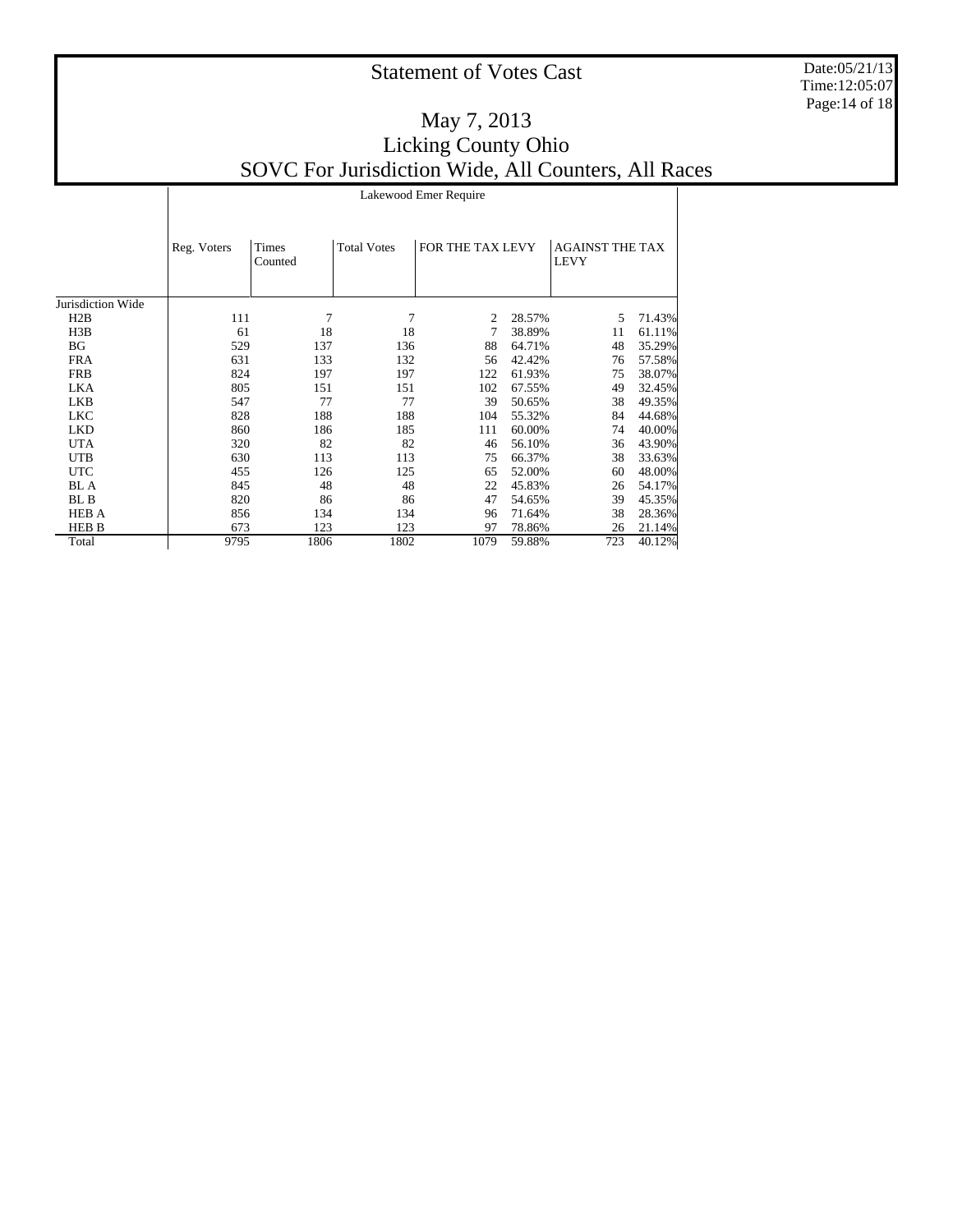Date:05/21/13 Time:12:05:07 Page:15 of 18

#### May 7, 2013 Licking County Ohio SOVC For Jurisdiction Wide, All Counters, All Races Licking Hts Emer Require

|                   | Reg. Voters | Times<br>Counted | <b>Total Votes</b> | FOR THE TAX LEVY |         | <b>AGAINST THE TAX</b><br><b>LEVY</b> |         |
|-------------------|-------------|------------------|--------------------|------------------|---------|---------------------------------------|---------|
| Jurisdiction Wide |             |                  |                    |                  |         |                                       |         |
| <b>ETA</b>        | 79          | 18               | 18                 | 5                | 27.78%  | 13                                    | 72.22%  |
| R2A               | $\theta$    | $\Omega$         | $\overline{0}$     | $\Omega$         |         | $\Omega$                              |         |
| <b>JRA</b>        | 59          | 23               | 22                 |                  | 4.55%   | 21                                    | 95.45%  |
| JRB               | 820         | 340              | 339                | 109              | 32.15%  | 230                                   | 67.85%  |
| <b>JRC</b>        | 17          | 10               | 10                 |                  | 10.00%  | 9                                     | 90.00%  |
| P <sub>1</sub> A  | 1358        | 430              | 429                | 144              | 33.57%  | 285                                   | 66.43%  |
| P <sub>1</sub> B  | 861         | 201              | 199                | 75               | 37.69%  | 124                                   | 62.31%  |
| P <sub>2</sub> A  | 1258        | 439              | 438                | 188              | 42.92%  | 250                                   | 57.08%  |
| P2B               | 1173        | 351              | 351                | 227              | 64.67%  | 124                                   | 35.33%  |
| P <sub>3</sub> A  | 644         | 199              | 199                | 40               | 20.10%  | 159                                   | 79.90%  |
| P <sub>3</sub> B  | 123         | 50               | 50                 | 11               | 22.00%  | 39                                    | 78.00%  |
| P <sub>4</sub> A  | 68          | 4                | 4                  | 4                | 100.00% | $\Omega$                              | 0.00%   |
| <b>STAB</b>       | 4           | $\mathcal{D}$    | $\mathfrak{D}$     | 0                | 0.00%   | $\mathcal{D}_{\mathcal{L}}$           | 100.00% |
| Total             | 6464        | 2067             | 2061               | 805              | 39.06%  | 1256                                  | 60.94%  |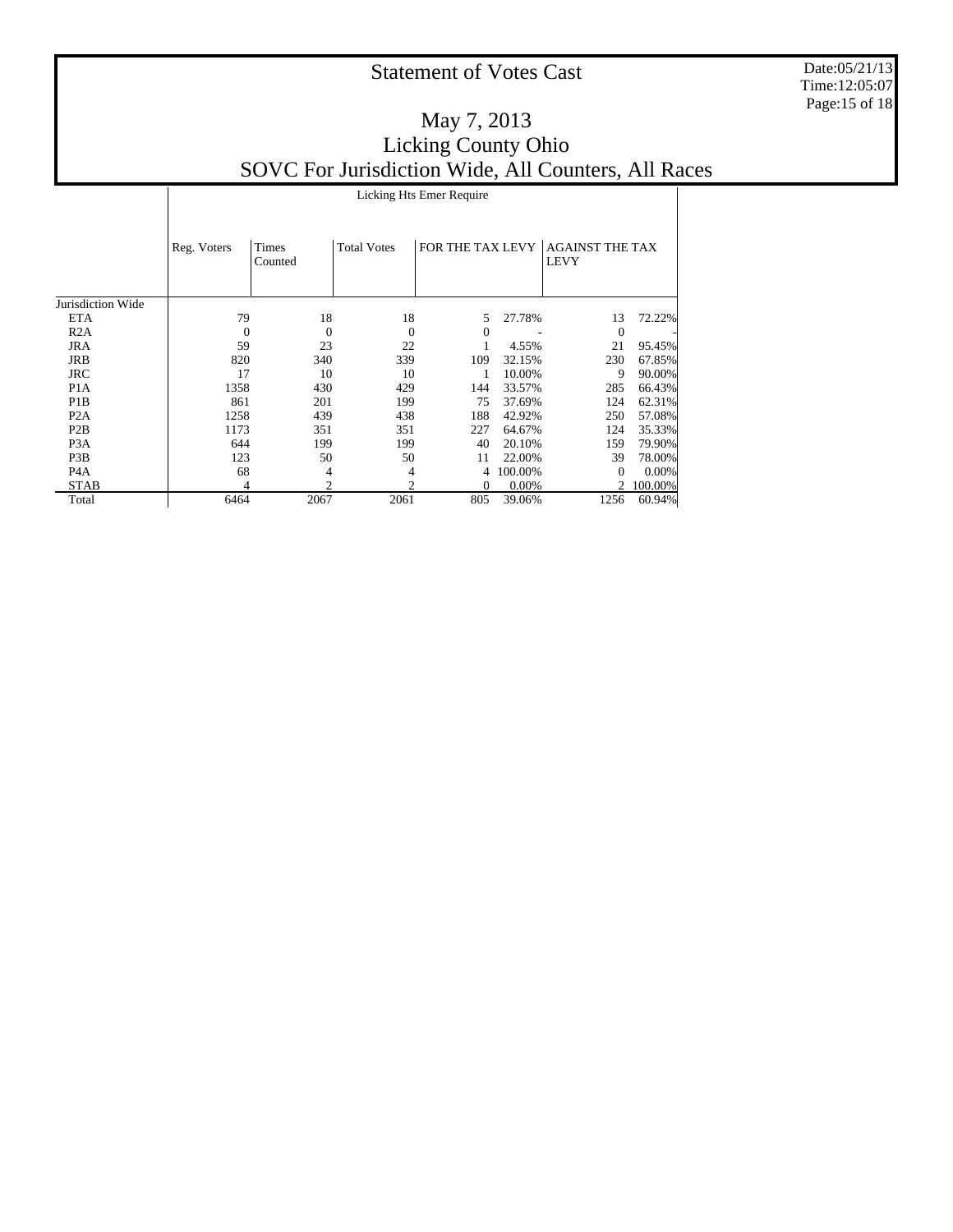Date:05/21/13 Time:12:05:07 Page:16 of 18

|                   |             | North Fork Income Tax |                    |             |        |                        |        |  |  |  |
|-------------------|-------------|-----------------------|--------------------|-------------|--------|------------------------|--------|--|--|--|
|                   | Reg. Voters | Times<br>Counted      | <b>Total Votes</b> | FOR THE TAX |        | <b>AGAINST THE TAX</b> |        |  |  |  |
| Jurisdiction Wide |             |                       |                    |             |        |                        |        |  |  |  |
| N <sub>6</sub> E  | 107         | 20                    | 20                 | 8           | 40.00% | 12                     | 60.00% |  |  |  |
| <b>BUR</b>        | $\Omega$    | 0                     | $\Omega$           | $\Omega$    |        | $\Omega$               |        |  |  |  |
| <b>EDEN</b>       | 667         | 201                   | 194                | 68          | 35.05% | 126                    | 64.95% |  |  |  |
| <b>MARYA</b>      |             | 3                     | 3                  |             | 33.33% | $\overline{c}$         | 66.67% |  |  |  |
| MK                | 1038        | 274                   | 273                | 116         | 42.49% | 157                    | 57.51% |  |  |  |
| <b>NNTA</b>       | 583         | 179                   | 179                | 98          | 54.75% | 81                     | 45.25% |  |  |  |
| <b>NNTB</b>       | 525         | 133                   | 132                | 67          | 50.76% | 65                     | 49.24% |  |  |  |
| <b>NNTC</b>       | 630         | 166                   | 166                | 84          | 50.60% | 82                     | 49.40% |  |  |  |
| <b>STLOU</b>      | 227         | 75                    | 75                 | 43          | 57.33% | 32                     | 42.67% |  |  |  |
| WASH              | 660         | 248                   | 246                | 120         | 48.78% | 126                    | 51.22% |  |  |  |
| <b>UTICA</b>      | 1243        | 331                   | 330                | 172         | 52.12% | 158                    | 47.88% |  |  |  |
| Total             | 5687        | 1630                  | 1618               | 777         | 48.02% | 841                    | 51.98% |  |  |  |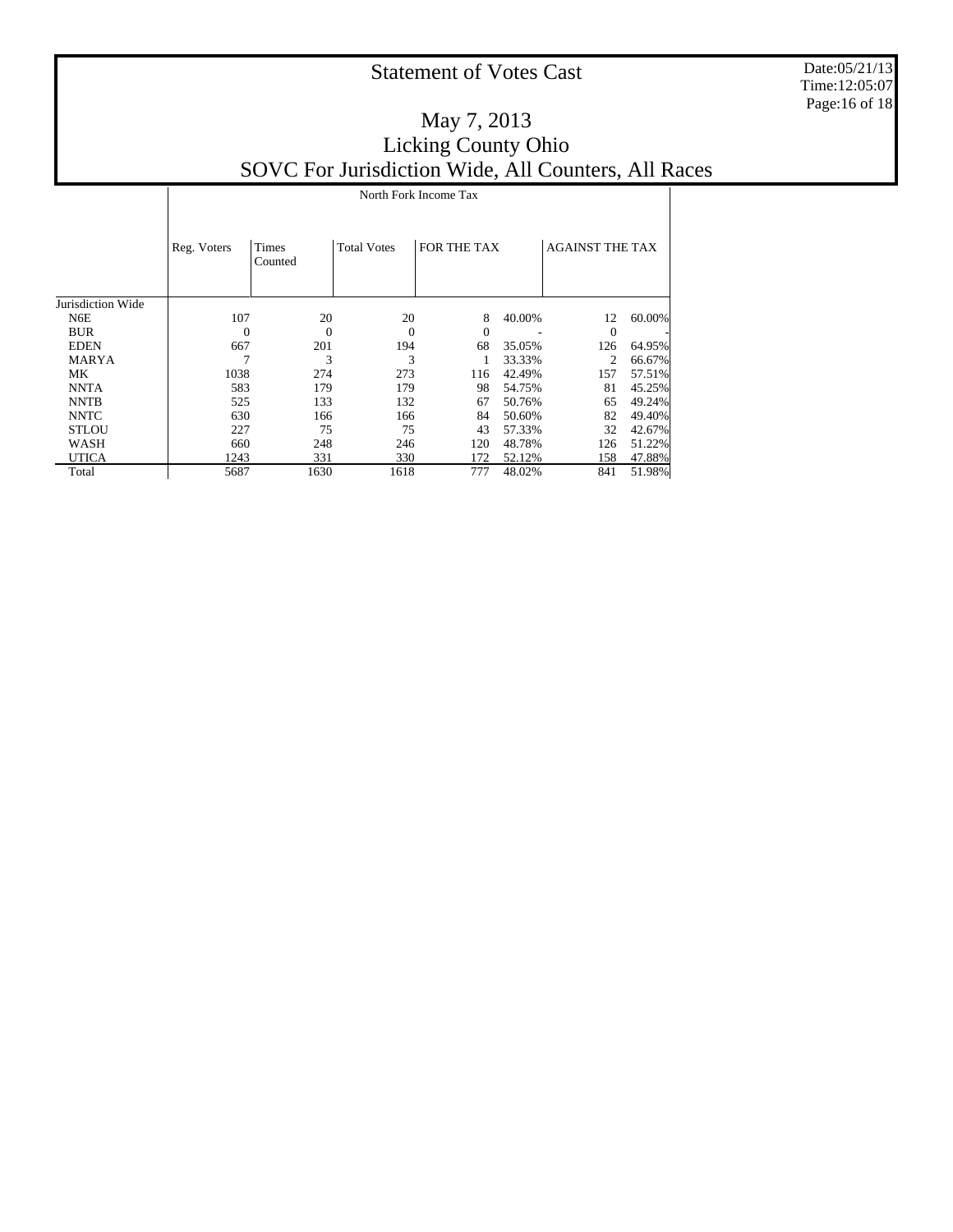Date:05/21/13 Time:12:05:07 Page:17 of 18

### May 7, 2013 Licking County Ohio SOVC For Jurisdiction Wide, All Counters, All Races

|                   | East Knox   |                  |    |                                       |        |                                       |        |  |  |
|-------------------|-------------|------------------|----|---------------------------------------|--------|---------------------------------------|--------|--|--|
|                   | Reg. Voters | Times<br>Counted |    | Total Votes   FOR THE INCOME<br>AND P |        | <b>AGAINST THE</b><br><b>INCOME A</b> |        |  |  |
| Jurisdiction Wide |             |                  |    |                                       |        |                                       |        |  |  |
| <b>EDEN</b>       | 116         | 22               | 22 | 5                                     | 22.73% | 17                                    | 77.27% |  |  |
| FB                | 105         | 20               | 18 | 15                                    | 83.33% | 3                                     | 16.67% |  |  |
| Total             | 221         | 42               | 40 | 20                                    | 50.00% | 20                                    | 50.00% |  |  |